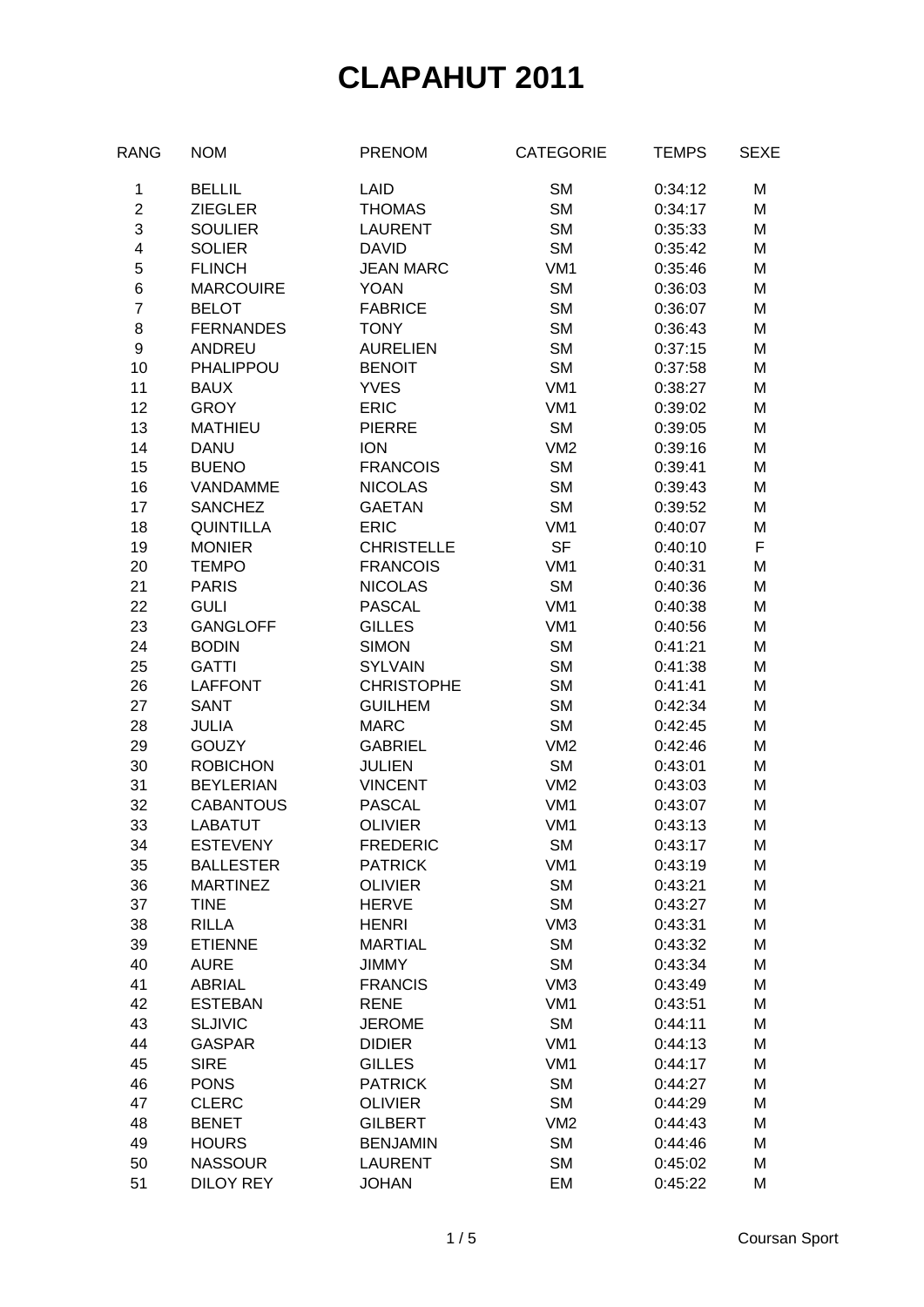| <b>RANG</b> | <b>NOM</b>           | <b>PRENOM</b>      | <b>CATEGORIE</b> | <b>TEMPS</b> | <b>SEXE</b> |
|-------------|----------------------|--------------------|------------------|--------------|-------------|
| 52          | <b>SAINTE ROMANE</b> | <b>MARCEL</b>      | VM <sub>3</sub>  | 0:45:26      | M           |
| 53          | <b>STOUVENEL</b>     | <b>CHRISTOPHE</b>  | VM <sub>1</sub>  | 0:45:28      | M           |
| 54          | DE ROULHAC           | <b>LAURENT</b>     | VM <sub>1</sub>  | 0:45:57      | M           |
| 55          | <b>BRIEU</b>         | <b>STEVE</b>       | VM <sub>1</sub>  | 0:46:00      | M           |
| 56          | <b>MARSERO</b>       | <b>CHRISTOPHE</b>  | VM <sub>1</sub>  | 0:46:02      | M           |
| 57          | <b>AUGUSTIN</b>      | <b>GERALD</b>      | EM               | 0:46:04      | M           |
| 58          | <b>GALAUP</b>        | <b>CHRISTOPHE</b>  | <b>SM</b>        | 0:46:05      | M           |
| 59          | <b>MARTIN</b>        | <b>MARC</b>        | VM2              | 0:46:10      | M           |
| 60          | <b>BERNARDI</b>      | <b>PASCAL</b>      | VM <sub>1</sub>  | 0:46:18      | M           |
| 61          | <b>MARTIN</b>        | <b>OLIVIER</b>     | VM <sub>1</sub>  | 0:46:23      | M           |
| 62          | <b>SAQUE</b>         | <b>JEAN PIERRE</b> | VM <sub>1</sub>  | 0:46:29      | M           |
| 63          | <b>BOYER</b>         | <b>CHRISTOPHE</b>  | VM <sub>1</sub>  | 0:46:40      | M           |
| 64          | <b>PETIT</b>         | <b>TONY</b>        | VM <sub>1</sub>  | 0:46:59      | M           |
|             |                      |                    |                  |              |             |
| 65          | <b>RAMON</b>         | <b>FREDERIC</b>    | VM <sub>1</sub>  | 0:47:10      | M           |
| 66          | <b>BROUZES</b>       | <b>DIDIER</b>      | VM <sub>1</sub>  | 0:47:13      | M           |
| 67          | <b>AUGUSTIN</b>      | <b>STEPHANE</b>    | <b>CM</b>        | 0:47:16      | M           |
| 68          | <b>BIENAIME</b>      | <b>CYRILLE</b>     | <b>SM</b>        | 0:47:19      | M           |
| 69          | <b>CARRERE</b>       | <b>FREDERIC</b>    | <b>SM</b>        | 0:47:21      | M           |
| 70          | <b>PARRA</b>         | <b>ELIA</b>        | VF <sub>1</sub>  | 0:47:24      | F           |
| 71          | <b>BELLON</b>        | <b>DANIEL</b>      | VM <sub>1</sub>  | 0:47:26      | M           |
| 72          | <b>STOSSER</b>       | <b>GREGORY</b>     | VM <sub>1</sub>  | 0:47:28      | M           |
| 73          | <b>MEUNIER</b>       | <b>REGIS</b>       | VM <sub>3</sub>  | 0:47:32      | M           |
| 74          | <b>LHERM</b>         | <b>ALEXIA</b>      | <b>SF</b>        | 0:47:44      | F           |
| 75          | <b>SAUNIERE</b>      | <b>CHRISTOPHE</b>  | <b>SM</b>        | 0:47:49      | M           |
| 76          | <b>NICOLAU</b>       | <b>ALAIN</b>       | VM2              | 0:47:54      | M           |
| 77          | <b>FERRASSE</b>      | <b>YVES</b>        | VM2              | 0:47:57      | M           |
| 78          | <b>MOUFFRON</b>      | <b>THIBAULT</b>    | <b>SM</b>        | 0:48:02      | M           |
| 79          | <b>MIR</b>           | <b>MAXIME</b>      | <b>SM</b>        | 0:48:09      | M           |
| 80          | <b>DELSOL</b>        | <b>CHRISTOPHE</b>  | VM <sub>1</sub>  | 0:48:14      | M           |
| 81          | <b>MARTI</b>         | <b>SABINE</b>      | VF <sub>1</sub>  | 0:48:18      | F           |
| 82          | <b>SEGUIER</b>       | <b>JEAN RENE</b>   | <b>SM</b>        | 0:48:22      | M           |
| 83          | <b>MOREAU</b>        | <b>FRANCOIS</b>    | VM <sub>3</sub>  | 0:48:42      | M           |
| 84          | <b>SERGENT</b>       | <b>ERIC</b>        | <b>SM</b>        | 0:49:08      | M           |
| 85          | <b>LORIN</b>         | <b>BENOIT</b>      | <b>SM</b>        | 0:49:10      | M           |
| 86          | <b>SOTOCA</b>        | <b>ALBERT</b>      | VM <sub>1</sub>  | 0:49:13      | M           |
| 87          | <b>VILA</b>          | <b>SEBASTIEN</b>   | <b>SM</b>        | 0:49:32      | M           |
| 88          | <b>LOUIS</b>         | <b>MICHEL</b>      | VM2              | 0:49:35      | M           |
| 89          | <b>ASTIE</b>         | <b>PATRICK</b>     | VM <sub>2</sub>  | 0:49:55      | M           |
| 90          | <b>COTS</b>          | <b>CYRILLE</b>     | <b>SM</b>        | 0:49:58      | M           |
| 91          | <b>MARCO</b>         | <b>FABIEN</b>      | <b>SM</b>        | 0:50:02      | M           |
| 92          | <b>STEFANINI</b>     | <b>SERGE</b>       | VM2              | 0:50:06      | M           |
| 93          | <b>CLUZEL</b>        | <b>FRANCIS</b>     | VM <sub>2</sub>  | 0:50:08      | M           |
| 94          | <b>VELAY</b>         | <b>JEROME</b>      | <b>SM</b>        | 0:50:11      | M           |
| 95          | <b>LADOUX BEDEL</b>  | <b>VERONIQUE</b>   | VF <sub>1</sub>  | 0:50:12      | F           |
|             |                      | <b>REMI</b>        |                  |              |             |
| 96          | <b>CASTEL</b>        |                    | <b>SM</b>        | 0:50:13      | M           |
| 97          | DI CARLO             | <b>PHILIPPE</b>    | VM <sub>1</sub>  | 0:50:15      | M           |
| 98          | <b>GRCIA</b>         | <b>MARIE</b>       | <b>SF</b>        | 0:50:16      | F           |
| 99          | <b>SANCHEZ PINA</b>  | <b>FREDERIC</b>    | <b>SM</b>        | 0:50:21      | M           |
| 100         | <b>ESTENAVES</b>     | <b>ERIC</b>        | <b>SM</b>        | 0:50:27      | M           |
| 101         | <b>AZEMA</b>         | <b>JEAN ROCH</b>   | VM <sub>1</sub>  | 0:50:29      | M           |
| 102         | <b>CORENTHIN</b>     | <b>JEAN MARC</b>   | VM1              | 0:50:30      | M           |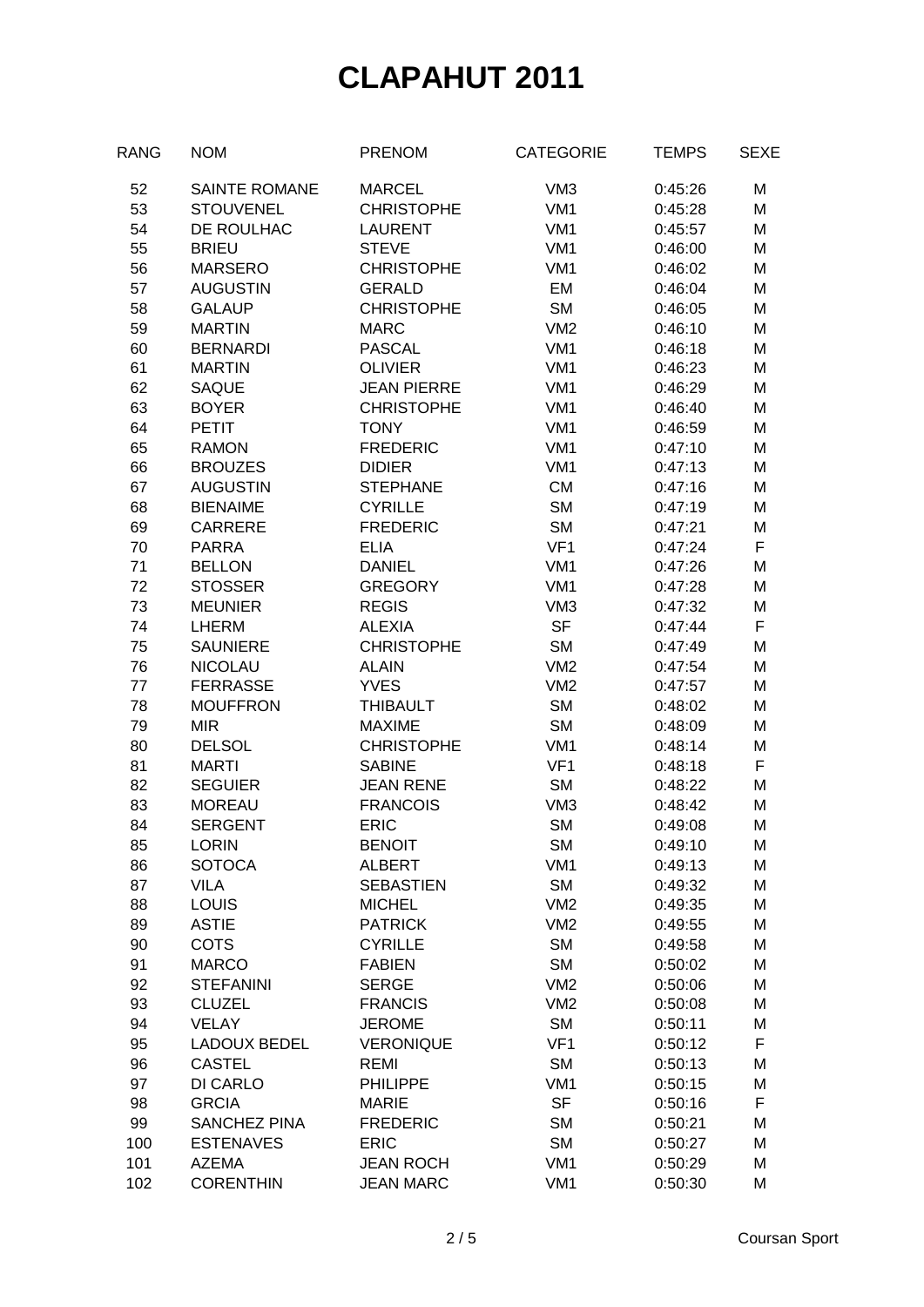| <b>RANG</b> | <b>NOM</b>        | <b>PRENOM</b>        | <b>CATEGORIE</b> | <b>TEMPS</b> | <b>SEXE</b> |
|-------------|-------------------|----------------------|------------------|--------------|-------------|
| 103         | <b>RODRIGUEZ</b>  | <b>JEROME</b>        | VM <sub>1</sub>  | 0:50:31      | M           |
| 104         | <b>MAZAROTTI</b>  | <b>JEAN LOUIS</b>    | VM <sub>1</sub>  | 0:50:40      | M           |
| 105         | LAUZERAL          | <b>JULIEN</b>        | VM <sub>1</sub>  | 0:50:42      | M           |
| 106         | <b>MAZAROTTI</b>  | <b>STEPHANIE</b>     | <b>SF</b>        | 0:50:43      | F           |
| 107         | <b>SAUTIER</b>    | <b>SYLVAIN</b>       | EM               | 0:50:44      | M           |
| 108         | <b>FAYRET</b>     | <b>ALAIN</b>         | VM1              | 0:50:45      | M           |
| 109         | <b>DEVEZE</b>     | <b>RAYMOND</b>       | VM2              | 0:50:47      | M           |
| 110         | <b>HERARD</b>     | <b>ALAIN</b>         | VM2              | 0:50:58      | M           |
| 111         | <b>ROBINET</b>    | <b>PHILIPPE</b>      | VM2              | 0:51:03      | M           |
| 112         | <b>QUANEAUX</b>   | <b>JEROME</b>        | <b>SM</b>        | 0:51:07      | M           |
| 113         | <b>JECSI</b>      | <b>OLIVIER</b>       | VM2              | 0:51:09      | M           |
| 114         | <b>POUDOU</b>     | <b>JEAN PHILIPPE</b> | <b>SM</b>        | 0:51:11      | M           |
| 115         | <b>MIR</b>        | <b>VERONIQUE</b>     | <b>SF</b>        | 0:51:23      | F           |
| 116         | <b>CALMES</b>     | <b>EMMANUEL</b>      | <b>SM</b>        | 0:51:27      | M           |
| 117         | LARDOU            | <b>LUDOVIC</b>       | <b>SM</b>        | 0:51:37      | M           |
| 118         | <b>GUIBAL</b>     | <b>GERARD</b>        | VM2              | 0:51:38      | M           |
| 119         | <b>HUCHIN</b>     | <b>BENOIT</b>        | VM2              | 0:51:43      | M           |
| 120         | <b>OLIVIER</b>    | <b>BAPTISTE</b>      | <b>CM</b>        | 0:51:53      | M           |
| 121         | <b>GARCIA</b>     | <b>ANTOINE</b>       | VM <sub>3</sub>  | 0:52:05      | M           |
| 122         | <b>BOURIANE</b>   | <b>CORINNE</b>       | VF <sub>1</sub>  | 0:52:06      | F           |
| 123         | <b>GARCIA</b>     | <b>XAVIER</b>        | VM2              | 0:52:09      | M           |
| 124         | <b>ANDRADE</b>    | <b>JERONIMO</b>      | <b>SM</b>        | 0:52:18      | M           |
| 125         | <b>GOURGEON</b>   | <b>OLIVIER</b>       | <b>SM</b>        | 0:52:33      | M           |
| 126         | <b>ILLAN</b>      | <b>JULIEN</b>        | <b>SM</b>        | 0:52:52      | M           |
| 127         | <b>MENCHON</b>    | <b>STEPHANE</b>      | VM <sub>1</sub>  | 0:52:53      | M           |
| 128         | <b>MOUFFRON</b>   | <b>ALAIN</b>         | VM <sub>3</sub>  | 0:53:04      | M           |
| 129         | <b>AUDIRAC</b>    | <b>OLIVIER</b>       | <b>SM</b>        | 0:53:16      | M           |
| 130         | <b>ANDRIEU</b>    | <b>CHRISTOPHE</b>    | <b>SM</b>        | 0:53:18      | M           |
| 131         | <b>GENOVER</b>    | <b>YVES</b>          | VM <sub>1</sub>  | 0:53:31      | M           |
| 132         | <b>HAAS</b>       | <b>FLORIAN</b>       | <b>SM</b>        | 0:53:40      | M           |
| 133         | <b>FAURIE</b>     | <b>CLAIRE</b>        | VF <sub>2</sub>  | 0:53:42      | F           |
| 134         | <b>CAMPOS</b>     | <b>MARIE AGNES</b>   | VF <sub>1</sub>  | 0:53:44      | F           |
| 135         | <b>DELPOUX</b>    | <b>FABIENNE</b>      | VF <sub>1</sub>  | 0:53:46      | F           |
| 136         | SAQUE             | <b>ANNICK</b>        | SF               | 0:53:52      | F           |
| 137         | <b>GALLARDO</b>   | LOIC                 | <b>JM</b>        | 0:53:58      | M           |
| 138         | <b>HERARD</b>     | <b>VERONIQUE</b>     | VF <sub>1</sub>  | 0:54:00      | F           |
| 139         | <b>GAILLARD</b>   | <b>BENOIT</b>        | VM <sub>2</sub>  | 0:54:02      | M           |
| 140         | <b>RUIZ</b>       | <b>VALERIE</b>       | VF <sub>1</sub>  | 0:54:04      | F           |
| 141         | <b>POMMEPUY</b>   | <b>ANTOINE</b>       | VM2              | 0:54:12      | M           |
| 142         | <b>DOMINGO</b>    | <b>CAROLINE</b>      | <b>SF</b>        | 0:54:13      | F           |
| 143         | <b>QUESSEVEUR</b> | <b>RAYMOND</b>       | VM <sub>1</sub>  | 0:54:15      | M           |
| 144         | <b>HASSAN</b>     | <b>HICHAM</b>        | <b>SM</b>        | 0:54:34      | M           |
| 145         | <b>RUIZ</b>       | <b>MICHEL</b>        | VM <sub>1</sub>  | 0:54:36      | M           |
| 146         | <b>BOURJOT</b>    | <b>REGIS</b>         | VM2              | 0:54:38      | M           |
| 147         | <b>HOAREAU</b>    | <b>FRANCOIS</b>      | VM <sub>1</sub>  | 0:54:55      | M           |
| 148         | <b>CAME</b>       | PHILIPPE             | VM <sub>2</sub>  | 0:54:59      | M           |
| 149         | <b>DEVISME</b>    | <b>NATHALIE</b>      | VF <sub>1</sub>  | 0:55:09      | F           |
| 150         | ALDEBERT          | <b>YVES</b>          | VM <sub>2</sub>  | 0:55:10      | M           |
| 151         | <b>DEVISME</b>    | <b>BRUNO</b>         | VM <sub>1</sub>  | 0:55:11      | M           |
| 152         | <b>D ANGELI</b>   | <b>JEROME</b>        | <b>SM</b>        | 0:55:12      | M           |
| 153         | <b>MIRA</b>       | <b>JEAN LUC</b>      | <b>SM</b>        | 0:55:18      | M           |
|             |                   |                      |                  |              |             |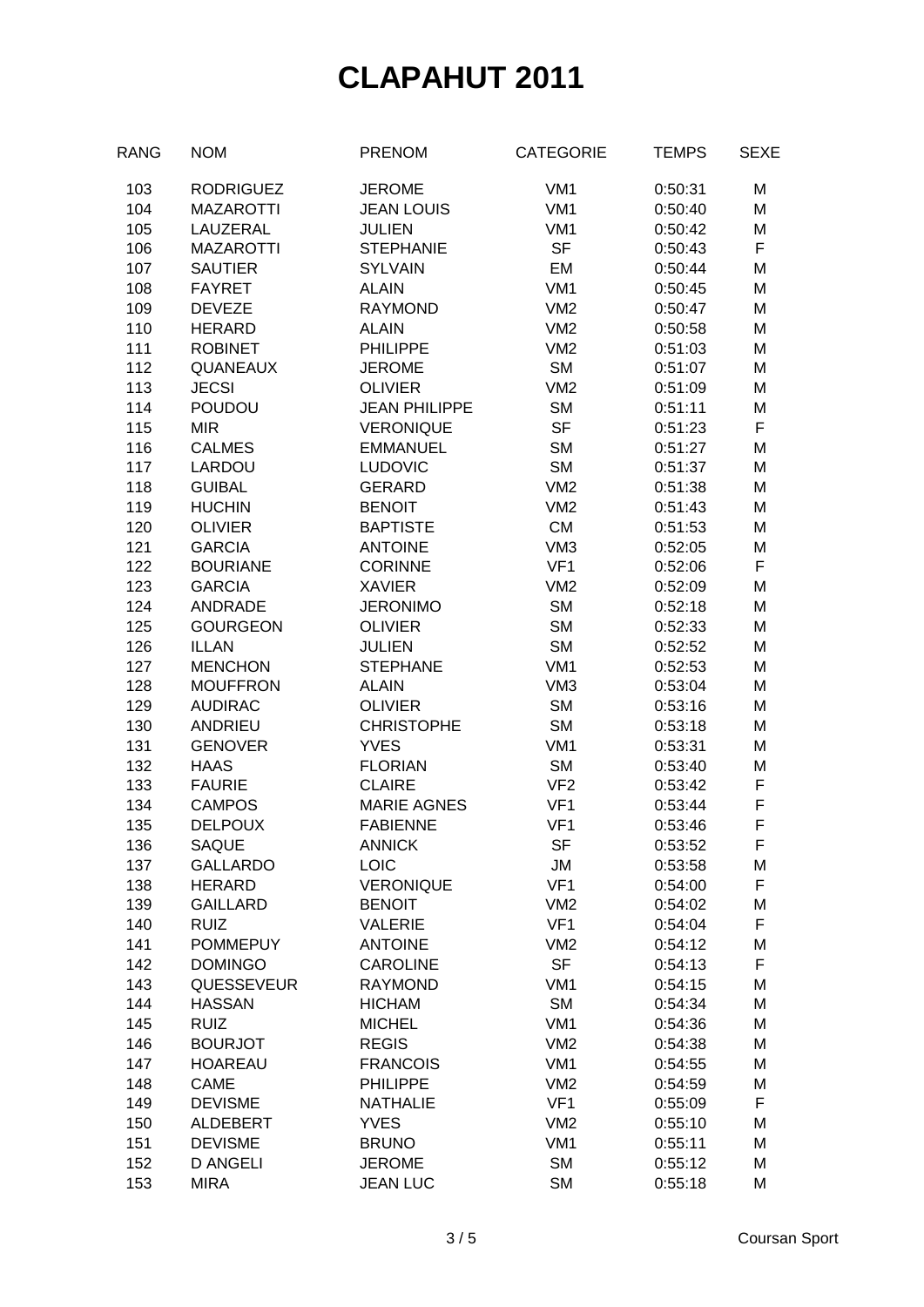| RANG | <b>NOM</b>              | <b>PRENOM</b>          | <b>CATEGORIE</b> | <b>TEMPS</b> | <b>SEXE</b> |
|------|-------------------------|------------------------|------------------|--------------|-------------|
| 154  | <b>NOVENSA</b>          | <b>JONATHAN</b>        | <b>EM</b>        | 0:55:20      | M           |
| 155  | <b>SPAMPINATO</b>       | <b>JEAN PATRICE</b>    | <b>SM</b>        | 0:56:24      | M           |
| 156  | <b>FRATICOLA</b>        | <b>PAUL</b>            | <b>CM</b>        | 0:56:45      | M           |
| 157  | <b>BOUSSUGE</b>         | <b>MARINE</b>          | CF               | 0:56:50      | F           |
| 158  | <b>HERNANDEZ</b>        | <b>DANIEL</b>          | <b>SM</b>        | 0:57:02      | M           |
| 159  | <b>ALLEGRE</b>          | <b>LIONEL</b>          | VM <sub>1</sub>  | 0:57:21      | M           |
| 160  | <b>ALLIE</b>            | <b>CAROLINE</b>        | <b>SF</b>        | 0:57:27      | F           |
| 161  | <b>CAMPOS</b>           | <b>PHILIPPE</b>        | VM <sub>1</sub>  | 0:57:28      | M           |
| 162  | VALVERDE                | <b>MARC</b>            | VM2              | 0:57:30      | M           |
| 163  | <b>MONE</b>             | <b>LAURENT</b>         | <b>SM</b>        | 0:57:38      | M           |
| 164  | <b>BOIDERON</b>         | <b>ARNAUD</b>          | <b>SM</b>        | 0:57:44      | M           |
| 165  | <b>FABRE</b>            | <b>CHRISTOPHE</b>      | VM <sub>1</sub>  | 0:58:13      | M           |
| 166  | <b>BOUSSUGE</b>         | <b>FRANCK</b>          | VM <sub>1</sub>  | 0:58:14      | M           |
| 167  | <b>CASANOVA</b>         | <b>MICKAEL</b>         | <b>SM</b>        | 0:58:21      | M           |
| 168  | <b>HERAIL</b>           | <b>FRANCOIS XAVIER</b> | <b>SM</b>        | 0:58:24      | M           |
| 169  | <b>CARRIERE</b>         | <b>FREDERIC</b>        | <b>SM</b>        | 0:58:35      | M           |
| 170  | <b>BONNET</b>           | <b>VALERIE</b>         | VF <sub>1</sub>  | 0:58:55      | F           |
| 171  | <b>LAURET</b>           | <b>PHILIPPE</b>        | VM <sub>1</sub>  | 0:58:56      | M           |
| 172  | <b>THEVON</b>           | <b>CYRILLE</b>         | VM <sub>1</sub>  | 0:58:58      | M           |
| 173  | <b>MISTOU</b>           | <b>NICOLAS</b>         | CM               | 0:58:59      | M           |
| 174  | <b>LOUCHART</b>         | <b>VALERIE</b>         | VF <sub>1</sub>  | 0:59:02      | F           |
| 175  | <b>CABANIE</b>          | <b>LAURENT</b>         | EM               | 0:59:09      | M           |
| 176  | <b>ESCRIBA</b>          | <b>LAURENT</b>         | <b>SM</b>        | 0:59:11      | M           |
| 177  | <b>CASANOVA</b>         | <b>DAMIEN</b>          | <b>SM</b>        | 0:59:26      | M           |
| 178  | <b>VANKATWIJK</b>       | <b>NICOAS</b>          | <b>SM</b>        | 0:59:27      | M           |
| 179  | <b>SANZ</b>             | <b>CATHERINE</b>       | VF <sub>1</sub>  | 0:59:29      | F           |
| 180  | <b>MARTIN</b>           | <b>LUIS</b>            | VM2              | 0:59:32      | M           |
| 181  | <b>RIBES</b>            | <b>BASTIEN</b>         | EM               | 0:59:34      | M           |
| 182  | <b>PETIT</b>            | <b>JEAN PAUL</b>       | VM2              | 0:59:46      | M           |
| 183  | <b>SANCHEZ</b>          | <b>FABIEN</b>          | <b>CM</b>        | 0:59:48      | M           |
| 184  | <b>ASTIE</b>            | <b>ROSE MARIE</b>      | VF <sub>2</sub>  | 1:00:32      | F           |
| 185  | <b>CABANIE</b>          | <b>MICHEL</b>          | VM2              | 1:00:35      | M           |
| 186  | <b>SORIANO</b>          | <b>DENIS</b>           | VM2              | 1:00:40      | M           |
| 187  | <b>VERONINE</b>         | <b>SYLVIE</b>          | VF1              | 1:00:43      | F           |
| 188  | <b>SERVE GERMAIN</b>    | <b>ELODIE</b>          | <b>SF</b>        | 1:00:55      | F           |
| 189  | <b>RIVIERE</b>          | <b>ROBERT</b>          | VM <sub>3</sub>  | 1:00:56      | M           |
| 190  | <b>ESPARRE</b>          | <b>ANDRE</b>           | VM2              | 1:01:00      | M           |
| 191  | <b>SANCHEZ PINA</b>     | <b>MARC</b>            | VM2              | 1:01:03      | M           |
| 192  | <b>LAVIGNE</b>          | <b>ANDRE</b>           | VM <sub>3</sub>  | 1:01:14      | M           |
| 193  | <b>RIPOLL</b>           | <b>MARC</b>            | <b>SM</b>        | 1:01:29      | M           |
| 194  | <b>FOISSAC</b>          | <b>NADINE</b>          | VF <sub>2</sub>  | 1:01:32      | F           |
| 195  | <b>BELOT</b>            | <b>FABIENNE</b>        | <b>SF</b>        | 1:01:44      | F           |
| 196  | <b>LORENTE</b>          | <b>FRANCOIS</b>        | VM <sub>1</sub>  | 1:01:53      | M           |
| 197  | <b>SOTOCA</b>           | <b>CATHERINE</b>       | VF <sub>1</sub>  | 1:02:02      | F           |
| 198  | <b>SANCHEZ</b>          | <b>CATHY</b>           | VF <sub>1</sub>  | 1:02:19      | F           |
| 199  | <b>VIDAL</b>            | <b>CANDICE</b>         | <b>SF</b>        | 1:02:28      | F           |
| 200  | <b>RICHOU</b>           | <b>MATHIEU</b>         | <b>SM</b>        | 1:02:40      | M           |
| 201  | <b>SALES DE GAUZY</b>   | <b>VALERIE</b>         | VF <sub>1</sub>  | 1:02:43      | F           |
| 202  | <b>MARTINEZ</b>         | <b>CORINNE</b>         | VF <sub>1</sub>  | 1:02:46      | F           |
| 203  | <b>GAILLET BOUSQUET</b> | <b>FREDERIQUE</b>      | <b>SF</b>        | 1:02:48      | F           |
| 204  | <b>SMAIL</b>            | <b>HUBERT</b>          | VM2              | 1:02:50      | M           |
|      |                         |                        |                  |              |             |